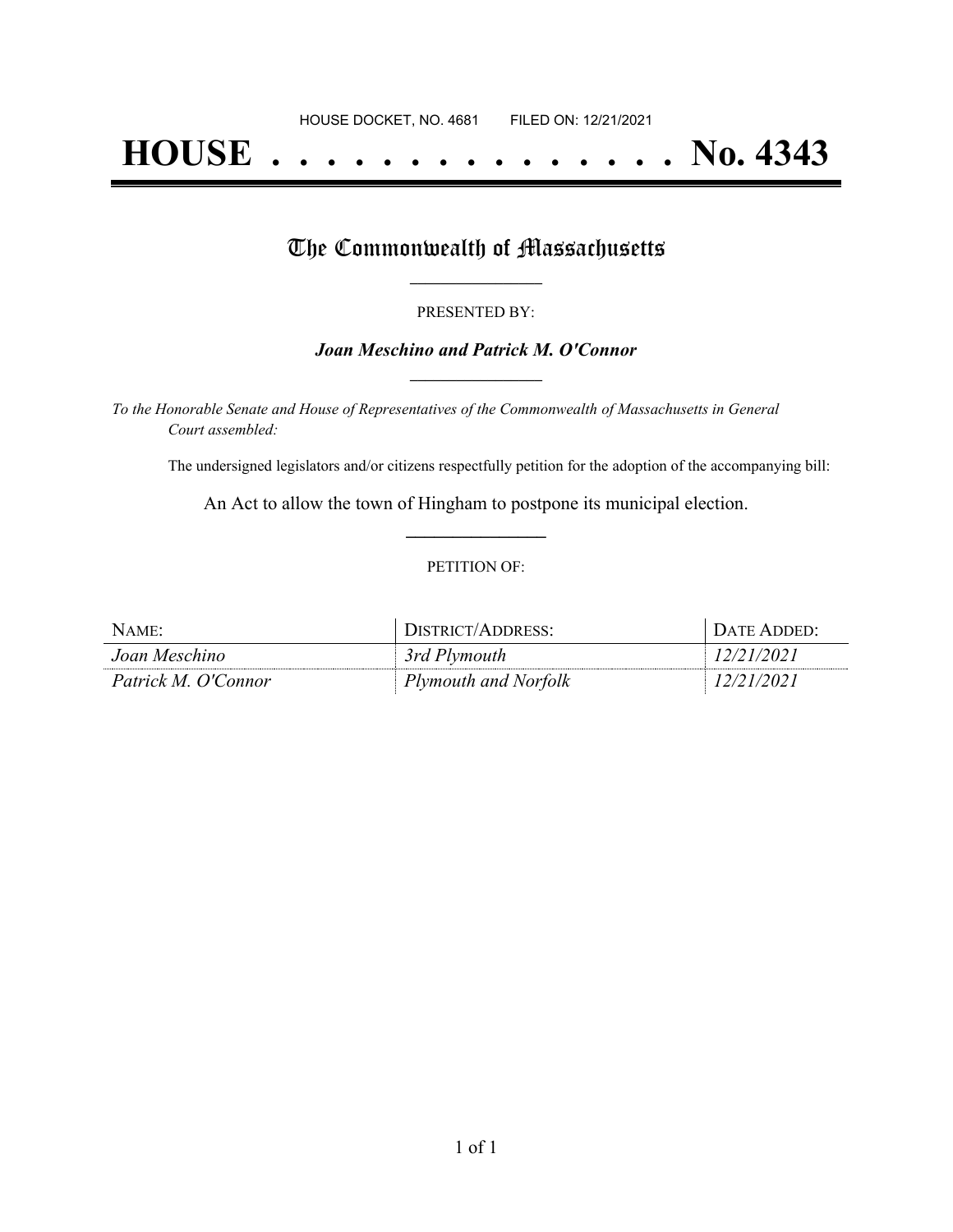## HOUSE DOCKET, NO. 4681 FILED ON: 12/21/2021

# **HOUSE . . . . . . . . . . . . . . . No. 4343**

By Representative Meschino of Hull and Senator O'Connor, a joint petition (accompanied by bill, House, No. 4343) of Joan Meschino and Patrick M. O'Connor (by vote of the town) that the town of Hingham be authorized to postpone the municipal election of said town. Election Laws. [Local Approval Received.]

### The Commonwealth of Massachusetts

**In the One Hundred and Ninety-Second General Court (2021-2022) \_\_\_\_\_\_\_\_\_\_\_\_\_\_\_**

**\_\_\_\_\_\_\_\_\_\_\_\_\_\_\_**

An Act to allow the town of Hingham to postpone its municipal election.

Be it enacted by the Senate and House of Representatives in General Court assembled, and by the authority *of the same, as follows:*

 SECTION 1. (a) Notwithstanding any general or special law or by-law of the Town of Hingham to the contrary, the Select Board of the Town of Hingham may vote on any day prior to the Town of Hingham municipal election, presently scheduled for April 30, 2022, to postpone said municipal election to a certain date on or before June 30, 2022 in accordance with this act. Such rescheduled municipal election shall be held in accordance with all applicable election laws except as otherwise provided in this act. (b) The Select Board of the Town of Hingham shall, following consultation with the local

8 election official and the Town Administrator as to logistics and feasibility, vote to reschedule

9 said municipal election. A copy of this act, the vote of the Select Board, and a sample ballot shall

- 10 be placed on the official Town of Hingham website not later than 20 days before the date to
- 11 which the municipal election has been postponed. Notice of such action shall be provided to the
- 12 public in other ways reasonably calculated to enable eligible voters to learn of the rescheduled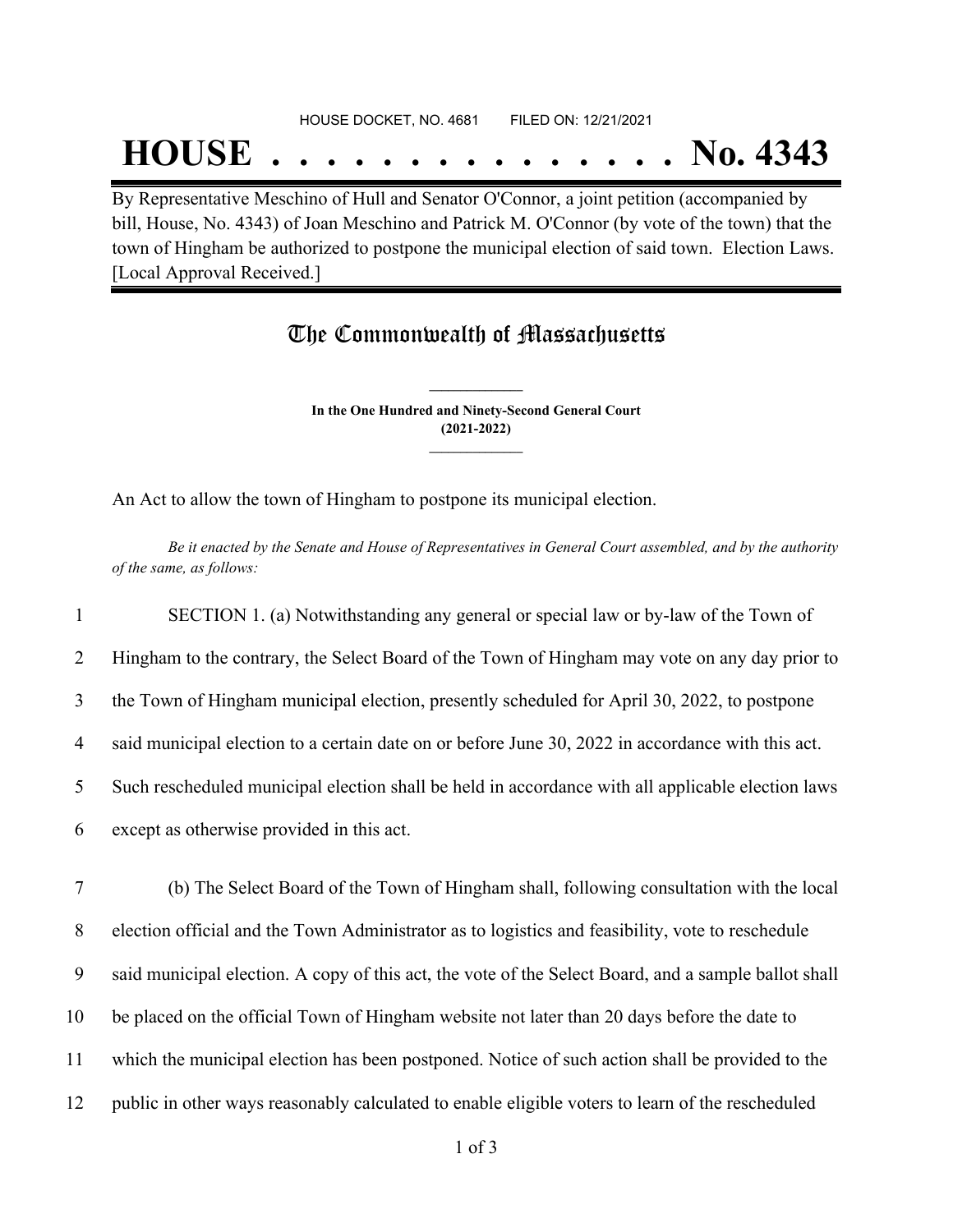municipal election date and to cast ballots therein. The notice may include, but shall not be limited to, a "reverse-911" call, municipal list-serve notifications, advertisement on local cable television, or issuance of a press release sent to local news media.

 (c) Consistent with section 107 of chapter 41 of the General Laws, an incumbent elected official whose term would have expired at the municipal election if the municipal election was not postponed pursuant to this act shall continue to serve in the official's position until a successor is elected and qualified.

 SECTION 2. The last day to register to vote for the municipal election postponed pursuant to this act shall be 10 days before the date to which the rescheduled municipal election has been postponed; provided, however, that the board of registrars shall hold a registration session on that date not less than from 2:00 PM to 4:00 PM and from 7:00 PM to 8:00 PM. The voting list to be used at the rescheduled municipal election shall include all eligible voters registered as of that date.

 SECTION 3. The municipal election materials, including, but not limited to, absentee and official ballots, prepared for the municipal election postponed pursuant to this act and bearing that date shall be used for the rescheduled municipal election to the extent practicable. If additional ballots are required to be printed, the ballots shall be identical in form to those prepared for the original municipal election.

 SECTION 4. Absentee ballots cast in connection with the original municipal election date postponed pursuant to this act, whether returned before said original municipal election or otherwise, and received by the local election official before the close of polls on the date of the rescheduled municipal election, shall be processed in accordance with applicable law; provided,

of 3